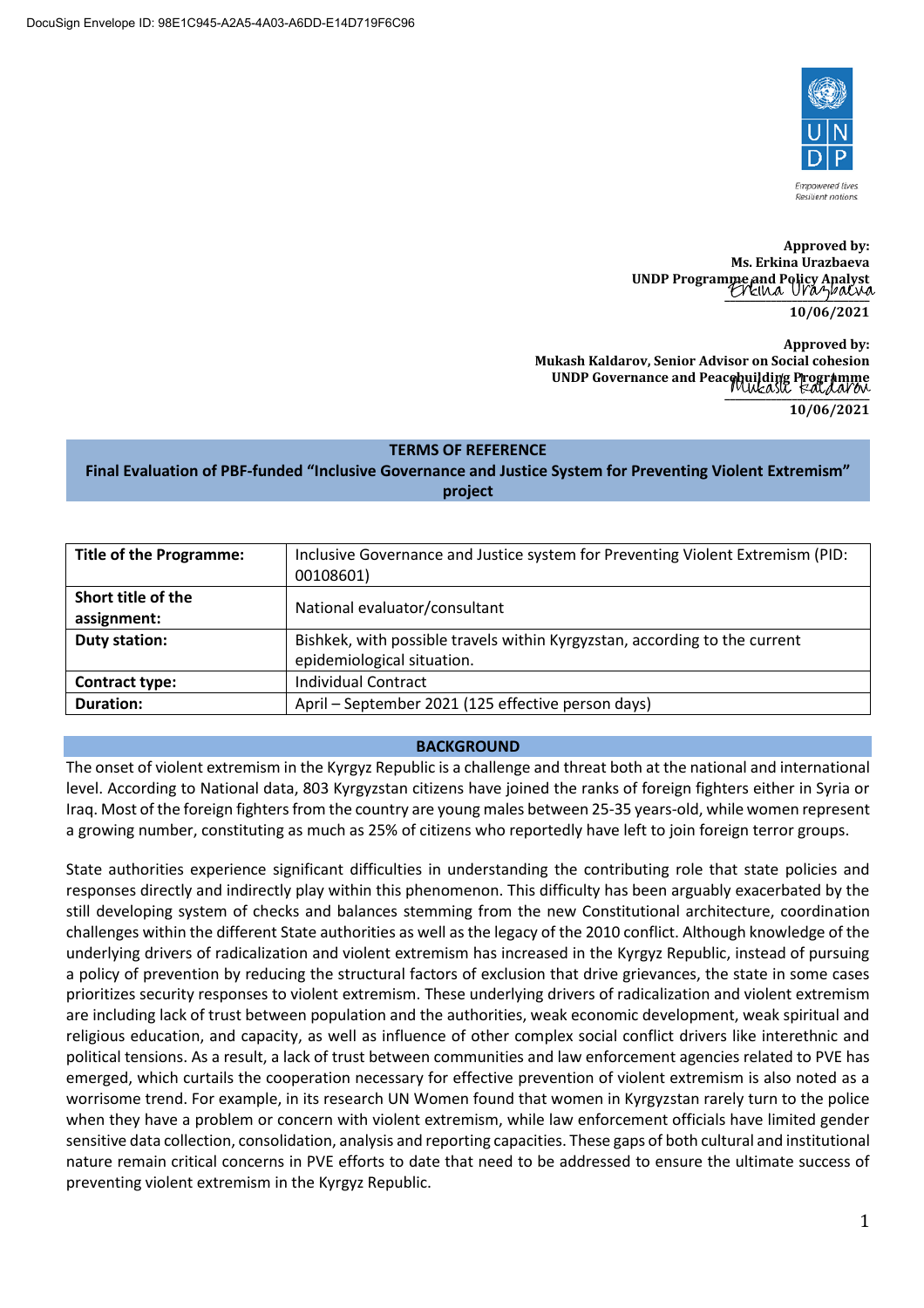In December 2017, the Government of the Kyrgyz Republic, the United Nations in the Kyrgyz Republic and United Nations Peacebuilding Fund (PBF) signed a Peacebuilding Priority Plan for 2018-2020 (PPP), which addresses the following aspects of preventing violent extremism (PVE):

- Strengthening justice and security sector institutions, national and local authorities to apply socially inclusive approaches, participatory decision-making and guarantee increased civic space.
- Capacitate penitentiary and probation officers as well as the police and forensic experts to prevent and address radicalization to violence by ensuring adequate safeguards respecting national and international standards.
- Increase women's and men's, boys' and girls' critical stance on ideologies instigating violence and their participation in local development and dialogues over PVE in target communities.

Within the context of Peacebuilding Priority Plan, UNDP, OHCHR, UN Women and UNICEF (all together as RUNOs – Recipient UN Organizations) in the Kyrgyz Republic are implementing PBF-funded project on "Inclusive Governance and Justice system for Preventing Violent Extremism" (hereinafter as to project) as part of PPP, which focuses on:

- Increasing capacity and expertise of state authorities to design and implement socially inclusive, gender sensitive, human rights compliant policies and legislation applying participatory approaches to prevent violent extremism.
- Increasing capacity and expertise of law enforcement and judiciary to be engaged with stakeholders, including human rights organizations, experts and communities and operate in line with international human rights standards to prevent violent extremism.
- Increasing capacity of civil society actors with a special focus to youth and women to actively engage in the field of preventing violent extremism with duty bearers.

Theory of change of the project provides that If state institutions, justice and security agencies are equipped with inclusive methodologies and expertise on PVE and if they are able to effectively implement participatory decisionmaking and legislative reforms in line with Human Rights and Rule of Law norms with the support of civil society representatives, THEN they will be able to engage in a more positive engagement with citizens leading to the reduction of potential drivers to violent extremism.

Implementation timeframe of the project is from 15/12/2017 to 14/06/2021.

The main national partners of the project are:

 $\overline{\phantom{a}}$ 

President's Office, Government Office, Secretariat of Defense Council, Ministry of Justice, State Commission on Religious Affairs, State Agency on Local Self Governance and Interethnic Relations, Ministry of Labor and Social Development, Ministry of Interior, Ministry of Culture, Information and Tourism, Local Self-Governance (LSG) bodies in selected districts, and CSOs ("Center for Public Policy"; "Civil Initiative on Internet Policy"; "Kyrgyz Association of women judges"; and etc.).

According to the 2018 Peacebuilding Fund Guidelines on Funds Application and Programming, every PBF project has to undertake an independent evaluation. The aim of this evaluation is to assess the results achieved within December 2017 – June 2021 by the project. However, due to the current Covid-19 restrictions and possible risks, evaluation process most possibly will be conducted online<sup>1</sup>, at the same time some offline interviews are possible to be handled by national consultant.

#### **OBJECTIVE**

In close collaboration with the International evaluator (will be working remotely) the national consultant is responsible to assist with the overall evaluation process, which is targeted to assess achieved results under Project, sustainability of benefits and draw lessons that can inform future PVE, Peacebuilding and Development interventions to be further used and implemented by UN and other development partners.

<sup>1</sup> [https://www.unwomen.org/en/digital-library/publications/2020/05/pocket-tool-for-managing-evaluation-during](https://www.unwomen.org/en/digital-library/publications/2020/05/pocket-tool-for-managing-evaluation-during-the-covid-19-pandemic)[the-covid-19-pandemic](https://www.unwomen.org/en/digital-library/publications/2020/05/pocket-tool-for-managing-evaluation-during-the-covid-19-pandemic)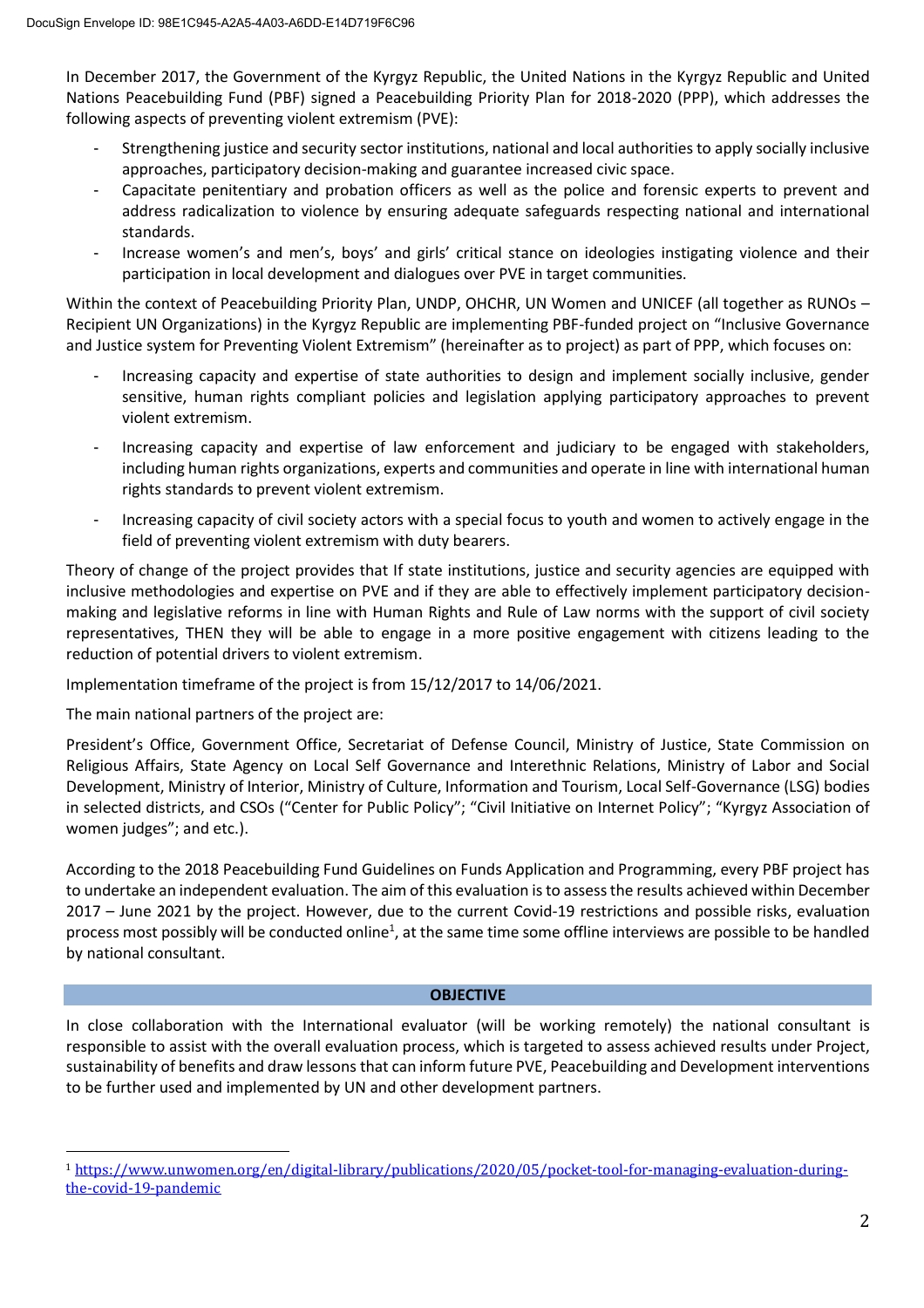The main purpose of this final evaluation is to assess the programmatic progress, performance of the project interventions from the point of view of relevance, effectiveness, impact, organizational efficiency, sustainability as well as analysis of lessons learnt highlighting areas where the project performed less effectively than anticipated. The findings of the evaluation will contribute to effective programming, refining the approaches of participating UN agencies to peacebuilding and preventing violent extremism, organizational learning and accountability. It will also be a key input to knowledge management on joint programmes, and peacebuilding interventions supported by the Peacebuilding Fund. The findings of the evaluation will moreover be used to engage policy makers and other stakeholders at local, national and regional levels in evidence-based dialogues and to advocate for gender-responsive and inclusive strategies to promote sustainable peace and development.

### **SCOPE OF WORK**

The evaluation presents an opportunity to assess the achievements of this project and its overall added value to preventing violent extremism in Kyrgyzstan. The evaluation must apply conflict sensitivity, human rights approach and gender equality principles<sup>2</sup> to the evaluation methods.

Final project evaluation will be conducted according to the guidance, rules and procedures established by UNDP as reflected in the UNDP Evaluation Guidelines<sup>3</sup>.

The evaluation will assess the Project according to standard evaluation criteria, as elaborated below, in line with the OECD DAC Guidelines on Evaluating Peacebuilding in Settings of Conflict and Fragility<sup>4</sup> and United Nations Evaluations Group norms and principles. However, the consultant may propose new or different questions in close coordination and consultation with the Evaluation Reference Group (ERG).

# **Relevance**

- o Was the project relevant in addressing key drivers of violent extremism identified in the Peacebuilding Priority Plan and the Project Document<sup>5</sup>?
- o What important PVE gaps exist, or opportunities are being missed?
- $\circ$  Did the activities and strategies fit the objectives, i.e. is there internal coherence between what the programme is doing and what it is trying to achieve?
- o To what extent were the interventions relevant to the needs and priorities of the target groups/beneficiaries?
- $\circ$  To what extent have gender and human rights considerations been integrated into the programme design and implementation?
- o Did the project's theory of change clearly articulate assumptions about why the project approach is expected to produce the desired change? Was the theory of change grounded in evidence?
- Effectiveness

 $\overline{a}$ 

- o To what extent did the project achieve its intended objectives and contribute to the project's strategic vision?
- o To what extent was the Project implementation flexible, innovative, and adaptive to the context?
- o To what extend did the Project mainstream a gender dimension and support gender responsive PVE?
- $\circ$  To what extent did the Project complement work with different entities and have a strategic coherence of approach?

<sup>&</sup>lt;sup>2</sup> Integrating Human Rights and Gender Equality in Evaluation - towards UNEG Guidance: [www.uneval.org/document/detail/980](http://www.uneval.org/document/detail/980)

UNEG Guidance Integrating Human Rights and Gender into Evaluation[: www.uneval.org/document/detail/1616](http://www.uneval.org/document/detail/1616) UN SWAP Evaluation Performance Indicator[: www.uneval.org/document/detail/1452](http://www.uneval.org/document/detail/1452)

<sup>3</sup> http://web.undp.org/evaluation/guideline/documents/PDF/UNDP\_Evaluation\_Guidelines.pdf <sup>4</sup> [https://www.oecd-ilibrary.org/docserver/9789264106802-](https://www.oecd-ilibrary.org/docserver/9789264106802-en.pdf?expires=1570808839&id=id&accname=ocid195767&checksum=E395E7C957BEA0EADC13DACF9A702741)

[en.pdf?expires=1570808839&id=id&accname=ocid195767&checksum=E395E7C957BEA0EADC13DACF9A702741;](https://www.oecd-ilibrary.org/docserver/9789264106802-en.pdf?expires=1570808839&id=id&accname=ocid195767&checksum=E395E7C957BEA0EADC13DACF9A702741) [https://www.cdacollaborative.org/wp-content/uploads/2017/01/Reflecting-on-Peace-Practice-RPP-Basics-A-Resource-](https://www.cdacollaborative.org/wp-content/uploads/2017/01/Reflecting-on-Peace-Practice-RPP-Basics-A-Resource-Manual.pdf)[Manual.pdf](https://www.cdacollaborative.org/wp-content/uploads/2017/01/Reflecting-on-Peace-Practice-RPP-Basics-A-Resource-Manual.pdf)

<sup>5</sup> Additional reference to drivers of the violent extremism may be made to UN SG's Plan of Action to Prevent Violent Extremism: https://www.un.org/en/ga/search/view\_doc.asp?symbol=A/70/674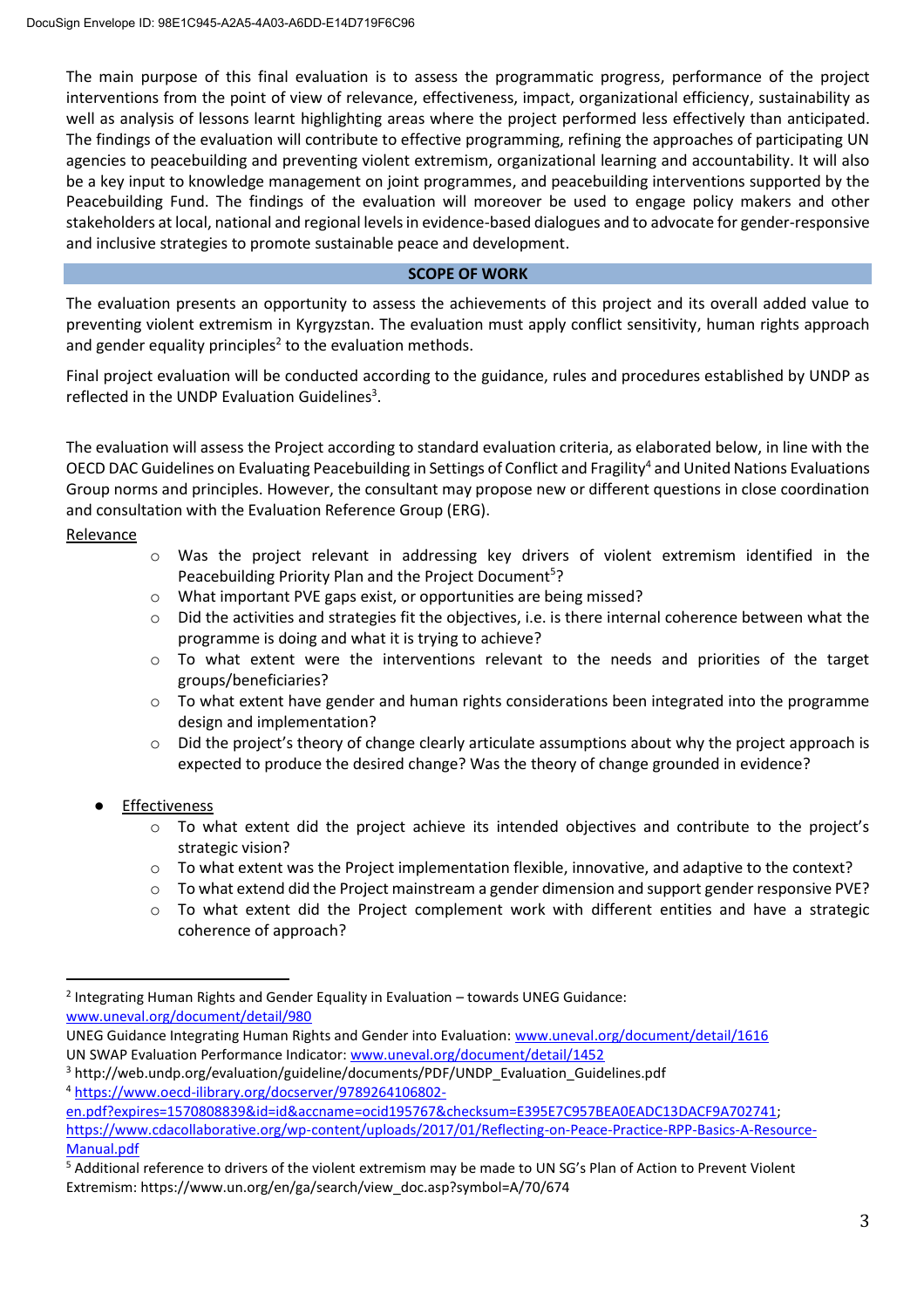- Efficiency
	- o Have RUNOs utilized Project funding as per the agreed work plan to achieve the projected targets?
	- o Analyze the role of the Project Steering Committee (PSC) and whether this forum is optimally being used for decision making.
	- o Analyze the performance of the M&E mechanism of the Project and the use of various M&E tools (any socio-economic data available to the project etc.). How well did the project collect and use data to monitor results?
	- o Assess the qualitative and quantitative aspects of management and other inputs (such as equipment, monitoring and review and other technical assistance and budgetary inputs) provided by the project vis-à-vis achievement of outputs and targets.
	- o Identify factors and constraints, which have affected Project implementation including technical, managerial, organizational, institutional, and socio-economic policy issues in addition to other external factors unforeseen during the Project design (e.g. Covid-19 factor).
	- o How efficient was the overall staffing, planning and coordination within the project (including between the two implementing agencies and with stakeholders? Have project funds and activities been delivered in a timely manner?
	- o How efficiently did the project use the project board?
	- o Overall, did the project provide value for money? Have resources been used efficiently?
- **Sustainability and Impact** 
	- o Assess preliminary indications of the degree to which the Project results are likely to be sustainable beyond the Project's lifetime (both at the community and government level) and provide recommendations for strengthening sustainability.
	- $\circ$  Did the intervention design include an appropriate sustainability and exit strategy?
	- o How strong is the commitment of the Government and other stakeholders to sustaining the results of Project's support and continuing initiatives?
- **National ownership** 
	- o Assess the degree of involvement of national partners and aligning to existing priorities of the local government in targeted areas.
	- o How has the project enhanced and contributed to the development of national capacity?
- Gender Equality and Human Rights
	- $\circ$  To what extent has gender and human rights considerations been integrated into the project design and implementation?
	- How has attention to/integration of gender equality and human rights concerns advanced the area of work? Conflict-sensitivity and do-no-harm principles
	- o To what extent conflict sensitivity and do-no-harm principles have been integrated into the project design and implementation?

The review will cover the full period the project has been operational. It is expected that the evaluator will develop and consecutively refine an evaluation matrix, which will relate to the above questions, the areas they refer to, the criteria for evaluating them, the indicators and the means for verification as a tool for the evaluation. The final evaluation matrix will be approved in the evaluation inception report.

# Methodology

The evaluation will be conducted remotely and will employ a participatory approach, as much as possible, whereby discussions with and surveys of key stakeholders provide/ verify the substance of the findings. The evaluation will be based on gender and human rights principles and adhere to the UNEG Norms and Standards and Ethical Code of Conduct, as well as UN SWAP Evaluation Performance indicators. The evaluation process will be accompanied by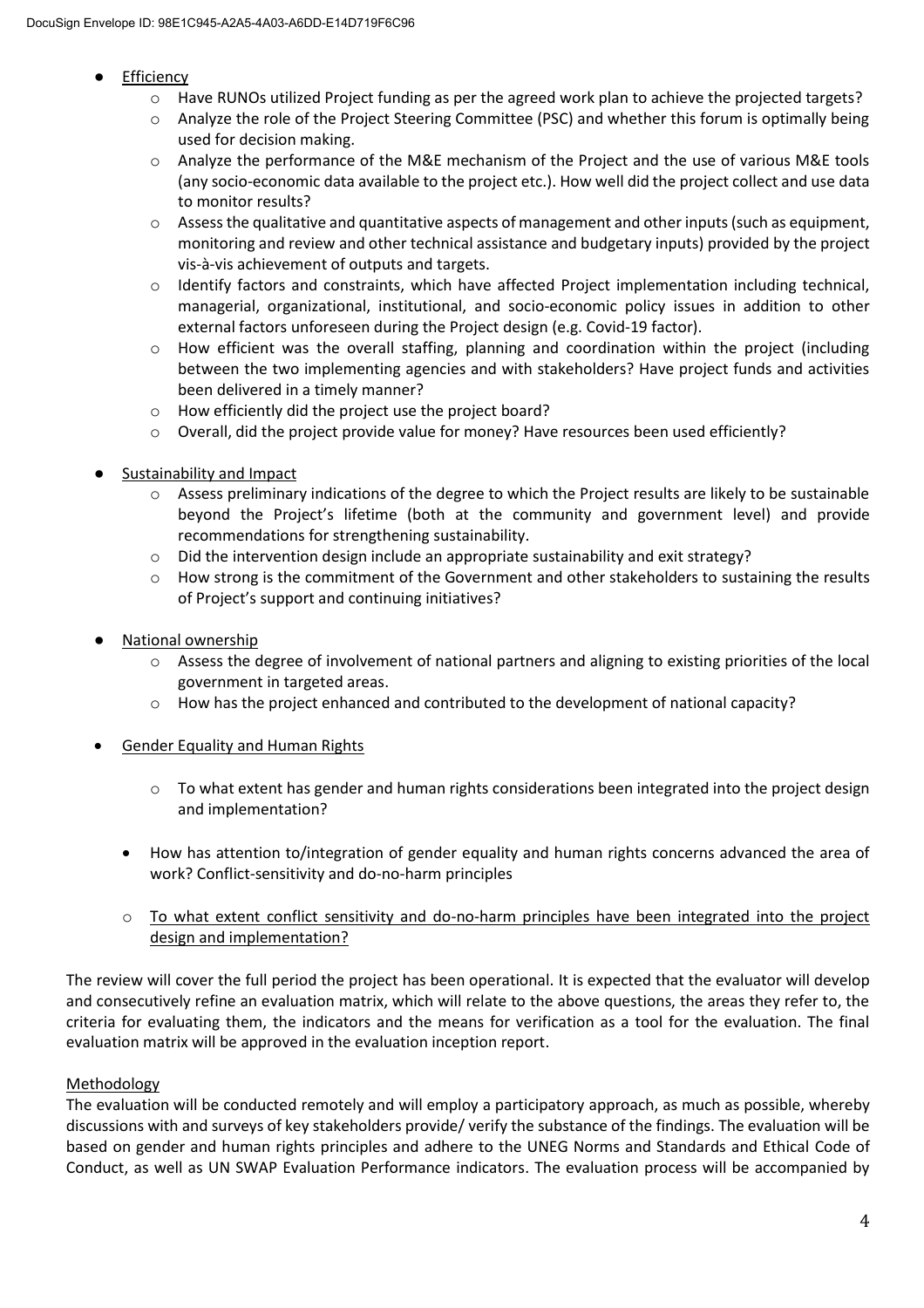Evaluation Management Group (EMG) and proposed methodology and data collection tools should be in consultation with EMG accordingly. Proposals submitted by prospective consultants should outline a strong mixed method approach to data collection and analysis, clearly noting how various forms of evidence will be employed vis-à-vis each other to triangulate gathered information.

Proposals should be clear on the specific role each of the various methodological approaches plays in helping to address each of the evaluation questions. The methodologies for data collection may include but not necessarily be limited to:

- Rigorous **desk review** of documentation supplied by RUNOs team: Project documents, previous evaluations, project reports, key intervention reports and policies, etc. Where possible and relevant more detailed monitoring information will be analyzed, such as community monitoring data and activity reporting.<sup>6</sup>
- Desk review of legal, political, strategic and program-project related documents in the field of PVE in Kyrgyzstan for the period of 2018-2021. Based on the results of the desk review, a database of interventions in the field of PVE should be compiled, which are carried out by international organizations and NGOs\CSOs, as well as the government of the Kyrgyz Republic.
- Key informant **interviews** and **focus group discussions**, as appropriate, with major stakeholders (Interviews will be conducted online). Stakeholders will be selected in close coordination with Responsible UN Organizations (RUNOs) and Evaluation Management Group (EMG), and will at minimum include:
	- Government authorities with a key responsibility towards the project, including primarily relevant authorities at district and municipality level.
	- UN Resident Coordinator's office (UN RC), UN Peacebuilding Fund (PBF), RUNOs, Peace and Development Adviser (PDA).
	- Implementing partners, such as local NGOs, experts and consultants.
	- Civil society organizations with no direct role in the project.
	- Project beneficiaries in the villages, i.e. villagers, especially youth and women.
	- Key national stakeholders, at least Presidential and Government offices; Ministry of interior; State committee for religious affairs, and etc.

The evaluation process has six phases:

- 1) Preparation: gathering and analyzing project data, conceptualizing the evaluation approach, internal consultations on the approach, preparing the TOR, establishment of the Evaluation Management Group (EMG) and the Evaluation Reference Group (ERG), stakeholders mapping and selection of evaluation team.
- 2) Inception: consultations between the evaluation team and the EMG, programme portfolio review, finalization of stakeholder mapping, inception meeting with the ERG, review of the result logics, analysis of information relevant to the initiative, finalization of evaluation methodology and preparation and validation of inception report.
- 3) Data collection and analysis: in depth desk research, in-depth review of PBF project document, PPP and other, interviews/FGDs, staff and partner survey/s where applicable.
- 4) Interview with relevant stakeholders that can be taken on an individual basis or in groups. If the evaluation is to be conducted online than the meetings will be held online with all stakeholders.
- 4) Analysis and synthesis stage analysis of data and interpretation of findings and drafting and validation of an evaluation report and other communication products.
- 5) Finalization, submission and endorsement of the final report.
- 6) Dissemination and follow-up
- All key deliverables (inception report, draft report, final report) need to be approved by the PBF before proceeding to the next phase.
- ❖ *Desk research:*

 $\overline{\phantom{a}}$ 

 $6$  This data will only be included in the desk research when it is in a format that is accessible and relatively easily digestible for the reviewer.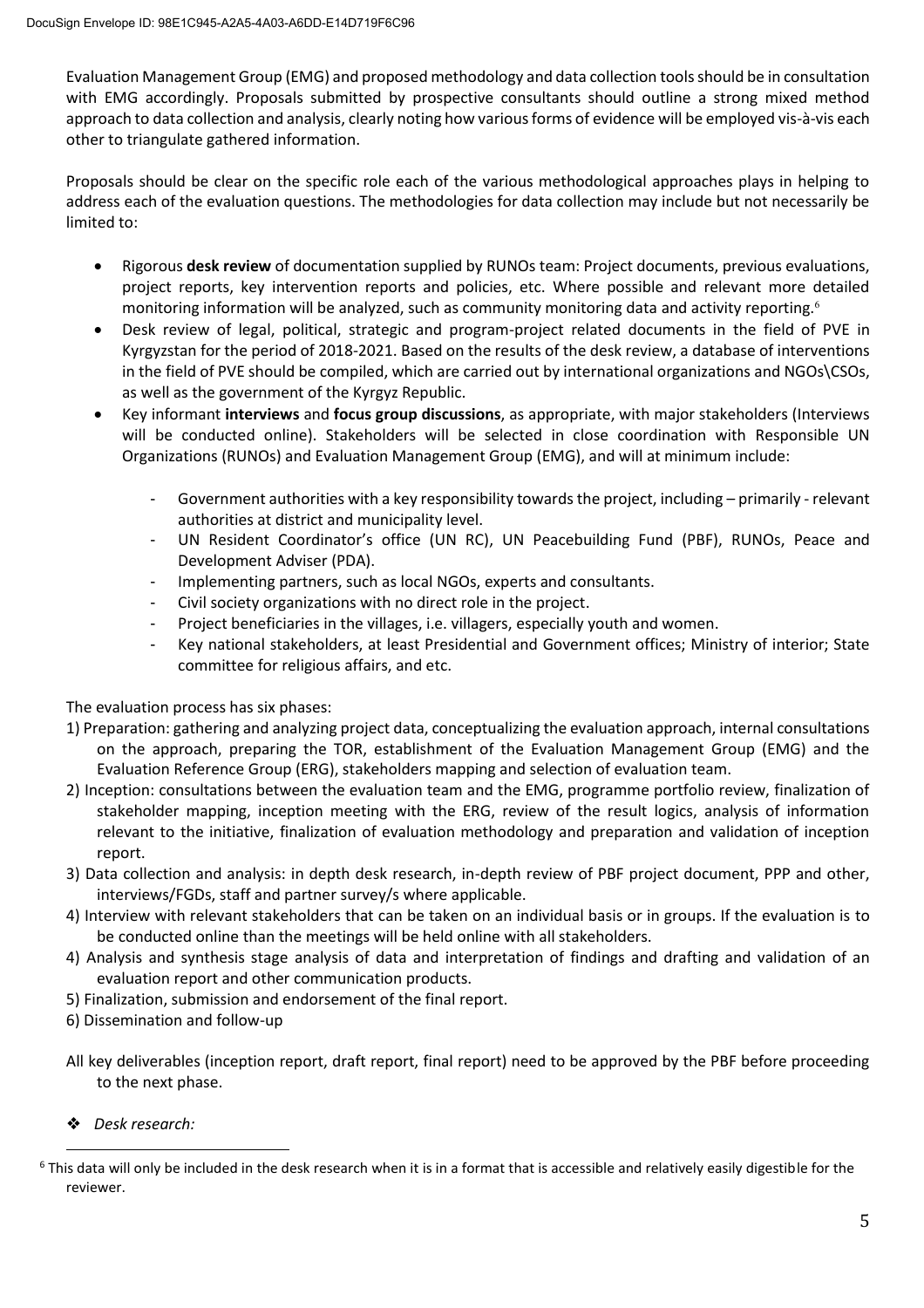Desk review of relevant documents such as project documents, progress reports, financial records, meeting minutes and monitoring reports, and secondary data or studies relating to the country context and situation.

# ❖ *Online interviews & focus group discussions with stakeholders:*

These interviews can take place on an individual basis or in groups, and have to cover all groups of partners, beneficiaries, implementing Agencies. It is estimated that the data collection process will take up to 10 working days.

All online meetings and conversations will be held only once the appropriate approvals have been obtained, for which the RUNOs will take primary responsibility. If approvals cannot be obtained on time, it is possible that some of these stakeholders may not be interviewed.

## ❖ *Validation*

The review findings will be presented to the RUNOs during joint online call to collect feedback on these main findings and serve as a validation exercise.

The draft Report and Final Reports: The Report should be logically structured, contain evidence-based findings, conclusions, lessons learnt and recommendations, and should be free of information that is not relevant to the overall analysis. The Report should respond in detail to the key focus areas described above.

Presentation: For presenting and discussing the draft final report interactively, the RUNOs will facilitate a concluding online joint workshop for the Project stakeholders.

The evaluation will be independent and led by the expert. The evaluation will be a consultative, inclusive and participatory process. The evaluation will be managed by UNDP M&E officer and Team Leader of UNDP Accountable Institution, Justice and Peace Programme Area in close coordination with OHCHR, UN Women, UNICEF and PBF Secretariat and\or PBSO. An Evaluation Management Group (EMG) comprising representatives from each participating agency and their delegated programme staff members will be established to oversee evaluation management, make key decisions and quality assure throughout the evaluation process.

The management structure will also include the Evaluation Reference Group (ERG). The purpose of the ERG that will include key stakeholders from government and CSO is to facilitate the participation of relevant stakeholders in the design and scope of the evaluation, raising awareness of the different information needs, quality assurance throughout the process and in disseminating the evaluation results.

The RUNOs (coordinated by UNDP) will help facilitate contacts and set up online meetings. The participation of the RUNOs in the evaluation is required, as this will provide an instant opportunity for validating the findings and will assist in internalizing the learning.

Time schedule and main tasks of the overall evaluation process, which will be under the leadership of International Consultant:

| <b>Tentative time schedule</b>                                   | Period (all tbc) |
|------------------------------------------------------------------|------------------|
| Inception report with agreed evaluation methodology,             | 20 days          |
| questionnaires, and action plan                                  |                  |
| Desk research                                                    | 20 days          |
| Online interviews and\or FGDs                                    | 30 days          |
| Preliminary analysis and the provision of the first draft report | 20 days          |
| Validation and the inception online workshop with the RUNOs      | 2 days           |
| Submission of final report (with minimum two rounds of           | 30 days          |
| comments)                                                        |                  |
| Final online workshop with the RUNOs                             | 3 days           |